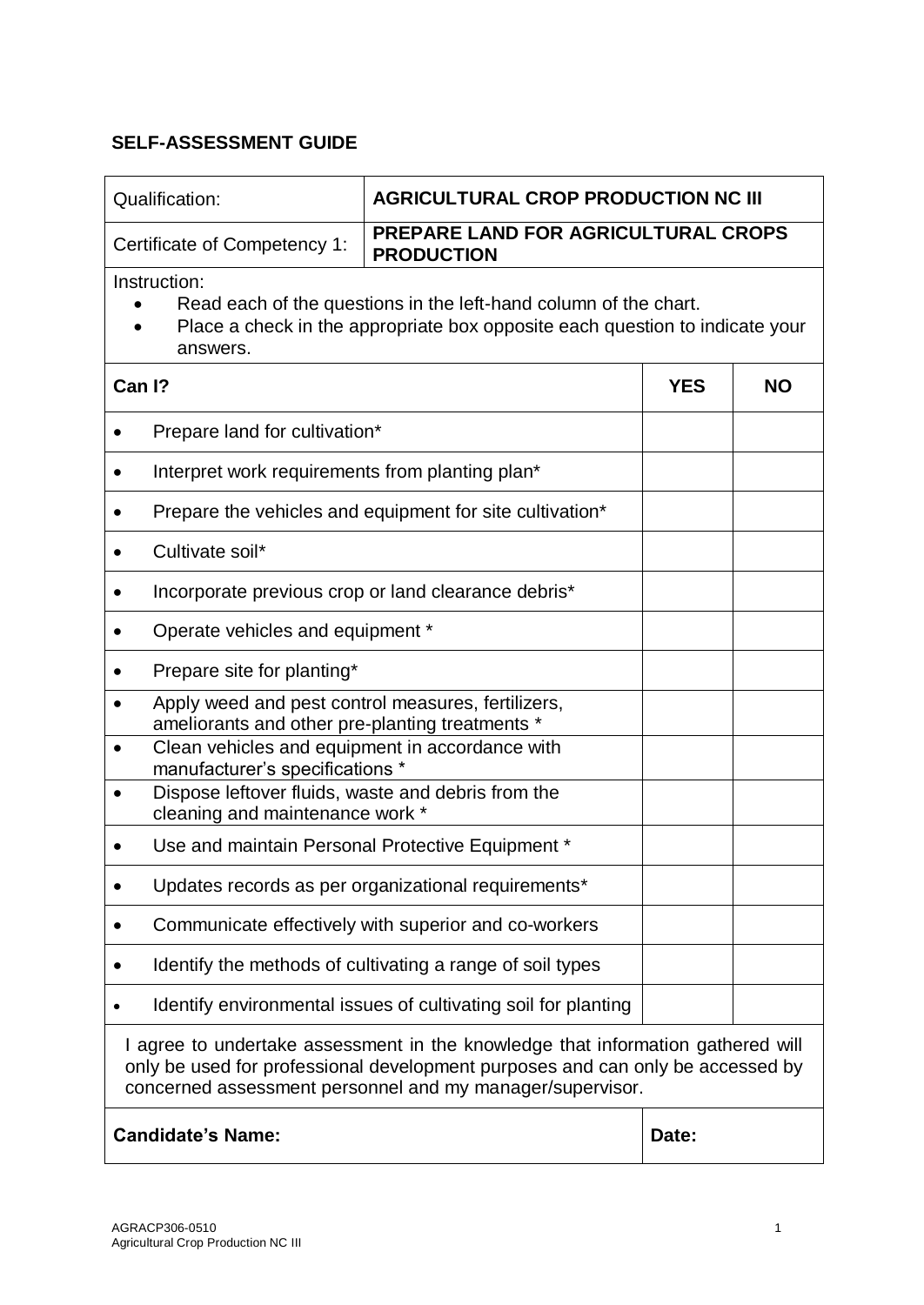| Qualification:                                                                                                                                                                                                                 | <b>AGRICULTURAL CROP PRODUCTION NC III</b>                                                                                                       |            |           |  |  |
|--------------------------------------------------------------------------------------------------------------------------------------------------------------------------------------------------------------------------------|--------------------------------------------------------------------------------------------------------------------------------------------------|------------|-----------|--|--|
| <b>IMPLEMENT A POST HARVEST PROGRAM</b><br>Certificate of Competency 2:                                                                                                                                                        |                                                                                                                                                  |            |           |  |  |
| Instruction:<br>answers.                                                                                                                                                                                                       | Read each of the questions in the left-hand column of the chart.<br>Place a check in the appropriate box opposite each question to indicate your |            |           |  |  |
| Can I?                                                                                                                                                                                                                         |                                                                                                                                                  | <b>YES</b> | <b>NO</b> |  |  |
| Prepare materials, tools, equipment and machinery for<br>post harvest operations*                                                                                                                                              |                                                                                                                                                  |            |           |  |  |
| Coordinate post harvest work to farm work team *                                                                                                                                                                               |                                                                                                                                                  |            |           |  |  |
| Select / implement post-harvest treatments *                                                                                                                                                                                   |                                                                                                                                                  |            |           |  |  |
| Grade / label harvested produce *                                                                                                                                                                                              |                                                                                                                                                  |            |           |  |  |
| Clean / maintain tools, equipment and machinery *                                                                                                                                                                              |                                                                                                                                                  |            |           |  |  |
| Collect / dispose wastes *                                                                                                                                                                                                     |                                                                                                                                                  |            |           |  |  |
| Package harvested produce as per marketing plan and<br>industry practice *                                                                                                                                                     |                                                                                                                                                  |            |           |  |  |
| Store / handle harvested produce *                                                                                                                                                                                             |                                                                                                                                                  |            |           |  |  |
| Use and maintain Personal Protective Equipment*                                                                                                                                                                                |                                                                                                                                                  |            |           |  |  |
| Record packaging and storage processes *                                                                                                                                                                                       |                                                                                                                                                  |            |           |  |  |
| Communicate effectively in both oral and written with<br>supervisor and team members                                                                                                                                           |                                                                                                                                                  |            |           |  |  |
| Apply pest management principles aligned with farm<br>policy                                                                                                                                                                   |                                                                                                                                                  |            |           |  |  |
| Identify hygiene issues in handling and storage of<br>$\bullet$<br>produce                                                                                                                                                     |                                                                                                                                                  |            |           |  |  |
| Identify environmental effects of post harvest treatment<br>and hazardous waste disposal methodologies,<br>application and purpose                                                                                             |                                                                                                                                                  |            |           |  |  |
|                                                                                                                                                                                                                                | Participate in team and contribute to achieve objectives                                                                                         |            |           |  |  |
| I agree to undertake assessment in the knowledge that information gathered will<br>only be used for professional development purposes and can only be accessed by<br>concerned assessment personnel and my manager/supervisor. |                                                                                                                                                  |            |           |  |  |
| Candidate's name:<br>Date:                                                                                                                                                                                                     |                                                                                                                                                  |            |           |  |  |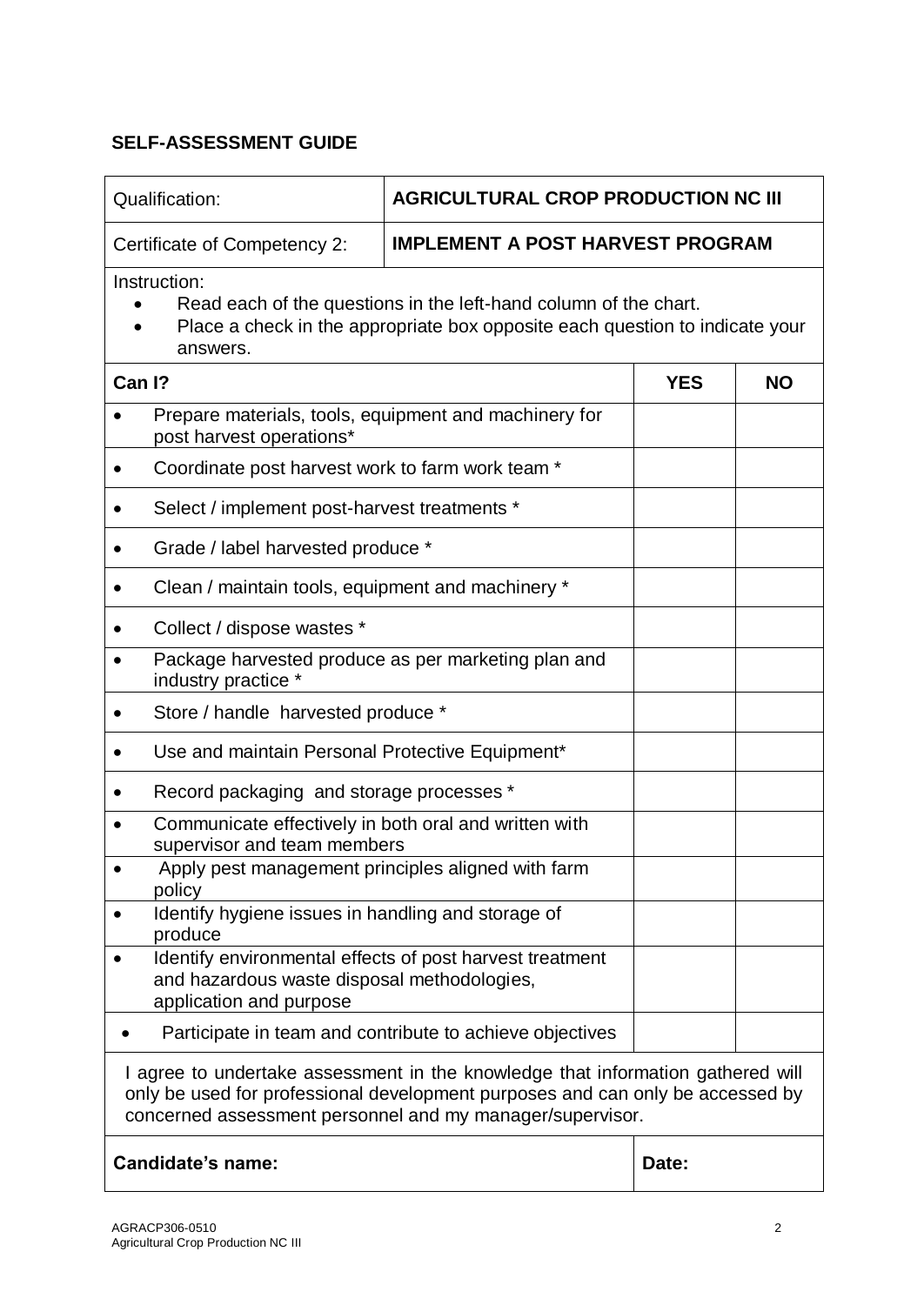| Qualification:<br><b>AGRICULTURAL CROP PRODUCTION NC III</b>                                                                                                                                                                   |                                                                |            |           |  |
|--------------------------------------------------------------------------------------------------------------------------------------------------------------------------------------------------------------------------------|----------------------------------------------------------------|------------|-----------|--|
| Certificate of Competency 3:                                                                                                                                                                                                   | <b>IMPLEMENT A PLANT NUTRITION PROGRAM</b>                     |            |           |  |
| Instruction:<br>Read each of the questions in the left-hand column of the chart.<br>Place a check in the appropriate box opposite each question to indicate your<br>answers.                                                   |                                                                |            |           |  |
| Can I?                                                                                                                                                                                                                         |                                                                | <b>YES</b> | <b>NO</b> |  |
| $\bullet$<br>nutrition program including soils, plant species and<br>varieties*                                                                                                                                                | Identify goals and target site for the implementation of plant |            |           |  |
| $\bullet$<br>nutrients*                                                                                                                                                                                                        | Analyze area and adjacent lands for soil composition /         |            |           |  |
| Identify materials for soil and plant treatments *                                                                                                                                                                             |                                                                |            |           |  |
| Monitor soil pH *<br>٠                                                                                                                                                                                                         |                                                                |            |           |  |
| Assess product application methods in accordance with<br>٠<br>farm work procedures and environmental implications*                                                                                                             |                                                                |            |           |  |
| Identify common nutrient deficiency and toxicity problems in<br>$\bullet$<br>plants through visual inspection *                                                                                                                |                                                                |            |           |  |
| fertilizer calendar*                                                                                                                                                                                                           | Apply fertilizers according to plant growing cycle and farm    |            |           |  |
| Handle / store fertilizers*                                                                                                                                                                                                    |                                                                |            |           |  |
|                                                                                                                                                                                                                                | Calibrate / adjust and use tools, equipment and machinery *    |            |           |  |
| Apply appropriate amount of specific nutrients,                                                                                                                                                                                |                                                                |            |           |  |
| procedures                                                                                                                                                                                                                     | Record product applications according to farm work             |            |           |  |
| contractors and suppliers                                                                                                                                                                                                      | Communicate effectively with team members, supervisors,        |            |           |  |
| I agree to undertake assessment in the knowledge that information gathered will<br>only be used for professional development purposes and can only be accessed by<br>concerned assessment personnel and my manager/supervisor. |                                                                |            |           |  |
| <b>Candidate's Name:</b><br>Date:                                                                                                                                                                                              |                                                                |            |           |  |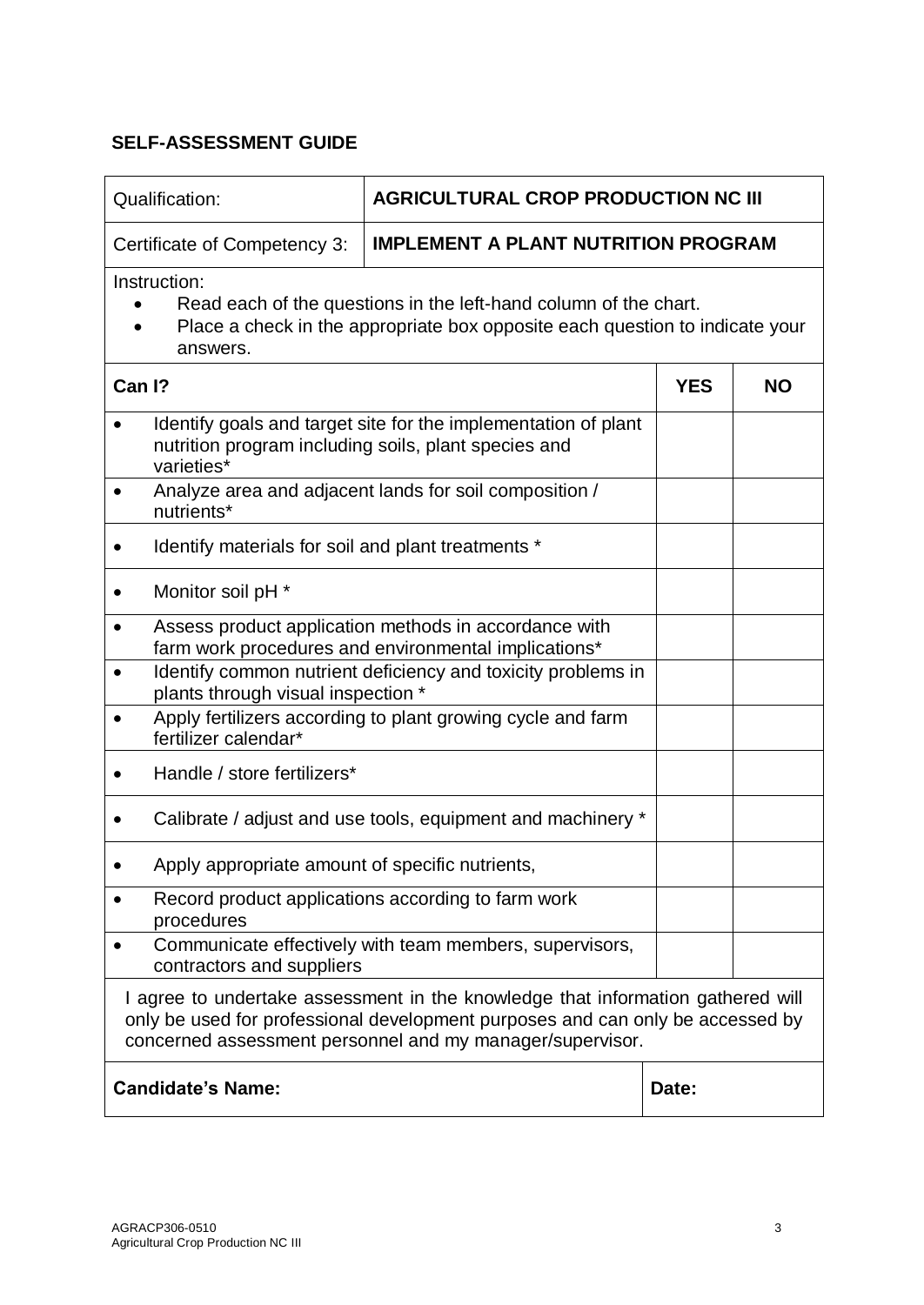| Qualification:                                                                                                                                                                                                                 | <b>AGRICULTURAL CROP PRODUCTION NC III</b>               |            |           |  |
|--------------------------------------------------------------------------------------------------------------------------------------------------------------------------------------------------------------------------------|----------------------------------------------------------|------------|-----------|--|
| Certificate of Competency 4:                                                                                                                                                                                                   | <b>CONTROL WEEDS</b>                                     |            |           |  |
| Instruction:<br>Read each of the questions in the left-hand column of the chart.<br>Place a check in the appropriate box opposite each question to indicate your<br>answers.                                                   |                                                          |            |           |  |
| Can I?                                                                                                                                                                                                                         |                                                          | <b>YES</b> | <b>NO</b> |  |
|                                                                                                                                                                                                                                | Assess scope, density and size of weed infestation*      |            |           |  |
| Use tools, equipment and implements                                                                                                                                                                                            |                                                          |            |           |  |
| Use / maintain PPE *                                                                                                                                                                                                           |                                                          |            |           |  |
|                                                                                                                                                                                                                                | Implement control measures according to IPM principles*  |            |           |  |
| Clean and maintain safe work area *                                                                                                                                                                                            |                                                          |            |           |  |
| Prepare land to ensure weed elimination *<br>$\bullet$                                                                                                                                                                         |                                                          |            |           |  |
| Monitor control methods *                                                                                                                                                                                                      |                                                          |            |           |  |
| Maintain records in accordance with legislation and<br>٠<br>enterprise guidelines *                                                                                                                                            |                                                          |            |           |  |
| Identify the chemical, biological and cultural control<br>٠<br>parameters of IPM program                                                                                                                                       | methods and treatment available to enterprise within the |            |           |  |
| Identify OHS issues and legislative requirements<br>associated with hazardous substances                                                                                                                                       |                                                          |            |           |  |
| consultants and work team members                                                                                                                                                                                              | Communicate effectively with supervisor, contractors,    |            |           |  |
| I agree to undertake assessment in the knowledge that information gathered will<br>only be used for professional development purposes and can only be accessed by<br>concerned assessment personnel and my manager/supervisor. |                                                          |            |           |  |
| <b>Candidate's Name:</b>                                                                                                                                                                                                       | Date:                                                    |            |           |  |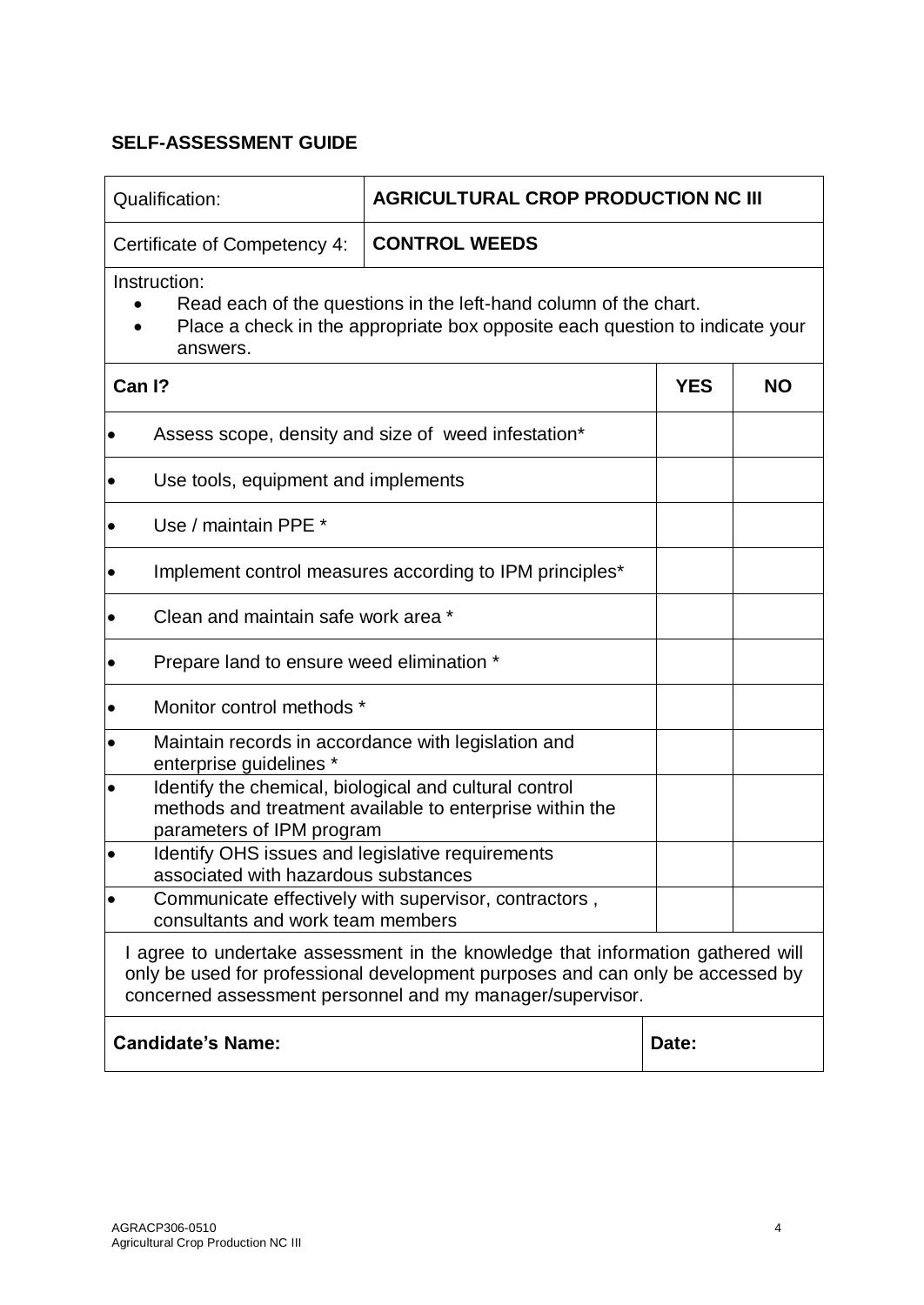| Qualification:                                                                                                                                                                                                                 | <b>AGRICULTURAL CROP PRODUCTION NC III</b>             |            |           |  |
|--------------------------------------------------------------------------------------------------------------------------------------------------------------------------------------------------------------------------------|--------------------------------------------------------|------------|-----------|--|
| Certificate of Competency 5:                                                                                                                                                                                                   | <b>PREPARE AND APPLY CHEMICALS</b>                     |            |           |  |
| Instruction:<br>Read each of the questions in the left-hand column of the chart.<br>Place a check in the appropriate box opposite each question to indicate your<br>answers.                                                   |                                                        |            |           |  |
| Can I?                                                                                                                                                                                                                         |                                                        | <b>YES</b> | <b>NO</b> |  |
| Assess the requirements for chemical use*                                                                                                                                                                                      |                                                        |            |           |  |
| requirements and specifications *                                                                                                                                                                                              | Check label of chemicals to ensure chemicals meet user |            |           |  |
| Prepare appropriate chemicals *                                                                                                                                                                                                |                                                        |            |           |  |
| Use / maintain PPE *                                                                                                                                                                                                           |                                                        |            |           |  |
| Prepare application equipment and tools*                                                                                                                                                                                       |                                                        |            |           |  |
| Data Sheet (MSDS) *                                                                                                                                                                                                            | Apply chemicals according to label and Material Safety |            |           |  |
| Clean / maintain application equipment and tools*                                                                                                                                                                              |                                                        |            |           |  |
| materials*                                                                                                                                                                                                                     | Dispose unused chemicals, empty containers and spilled |            |           |  |
| Follow procedures for reporting chemical spills *                                                                                                                                                                              |                                                        |            |           |  |
| associated with application of chemicals *                                                                                                                                                                                     | Record application of chemicals, injury or poisoning   |            |           |  |
| Measure quantities, application rates and calibrate<br>equipment                                                                                                                                                               |                                                        |            |           |  |
| $\bullet$<br>response                                                                                                                                                                                                          | Identify hazards, assessment control and emergency     |            |           |  |
| $\bullet$<br>consultants and work team members                                                                                                                                                                                 | Communicate effectively with supervisor, contractors,  |            |           |  |
| I agree to undertake assessment in the knowledge that information gathered will<br>only be used for professional development purposes and can only be accessed by<br>concerned assessment personnel and my manager/supervisor. |                                                        |            |           |  |
| <b>Candidate's Name:</b><br>Date:                                                                                                                                                                                              |                                                        |            |           |  |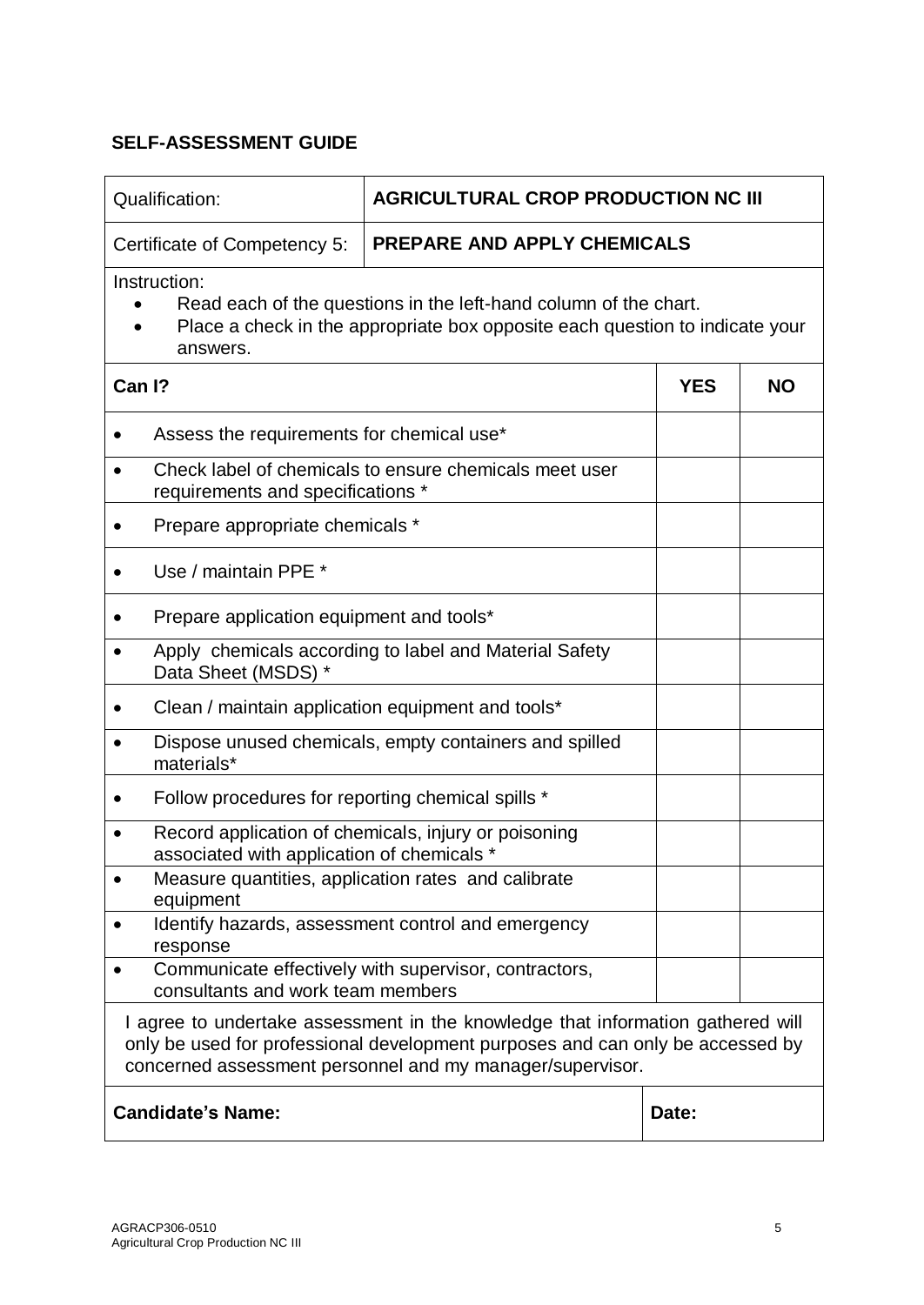| Qualification:<br><b>AGRICULTURAL CROP PRODUCTION NC III</b>                                                                                                                                |                                                                                                                           |            |           |
|---------------------------------------------------------------------------------------------------------------------------------------------------------------------------------------------|---------------------------------------------------------------------------------------------------------------------------|------------|-----------|
| Certificate of Competency 6:                                                                                                                                                                | <b>ESTABLISH AGRONOMIC CROPS</b>                                                                                          |            |           |
| Instruction:<br>Read each of the questions in the left-hand column of the chart.<br>Place a check in the appropriate box opposite each question to indicate your<br>answers.                |                                                                                                                           |            |           |
| Can I?                                                                                                                                                                                      |                                                                                                                           | <b>YES</b> | <b>NO</b> |
| (MSDS)                                                                                                                                                                                      | Read and interpret manufacturer's specifications, work and<br>maintenance plans, and Material Safety Data Sheets          |            |           |
| grains crop*                                                                                                                                                                                | Select and utilize various features and controls of a range<br>of specialized application equipment to seed and fertilize |            |           |
| Assess and calculate the application of fertilizer/pesticide<br>requirements and application rates, calibrate equipment<br>and calculate volumes, consumption and servicing<br>requirements |                                                                                                                           |            |           |
| and hazardous substances safely                                                                                                                                                             | Apply fertilizers, herbicides, insecticides, other pesticides                                                             |            |           |
| beneficial to crops                                                                                                                                                                         | Identify types of weeds and insects that are harmful and                                                                  |            |           |
| equipment*                                                                                                                                                                                  | Prepare, calibrate, operate and service machinery and                                                                     |            |           |
|                                                                                                                                                                                             | Perform pre-and post operational and safety checks,<br>servicing and maintenance on machinery and equipment               |            |           |
|                                                                                                                                                                                             | Clean, secure and store machinery and equipment                                                                           |            |           |
| Prepare reports of machinery damage, faults or<br>malfunctions and perform minor repairs                                                                                                    |                                                                                                                           |            |           |
| Assess soil and weather conditions and determine<br>appropriate seeding methods*                                                                                                            |                                                                                                                           |            |           |
| optimum range of depth and density*                                                                                                                                                         | Prepare seeds for planting, seed to plant by ensuring                                                                     |            |           |
| Recognize and control hazards*                                                                                                                                                              |                                                                                                                           |            |           |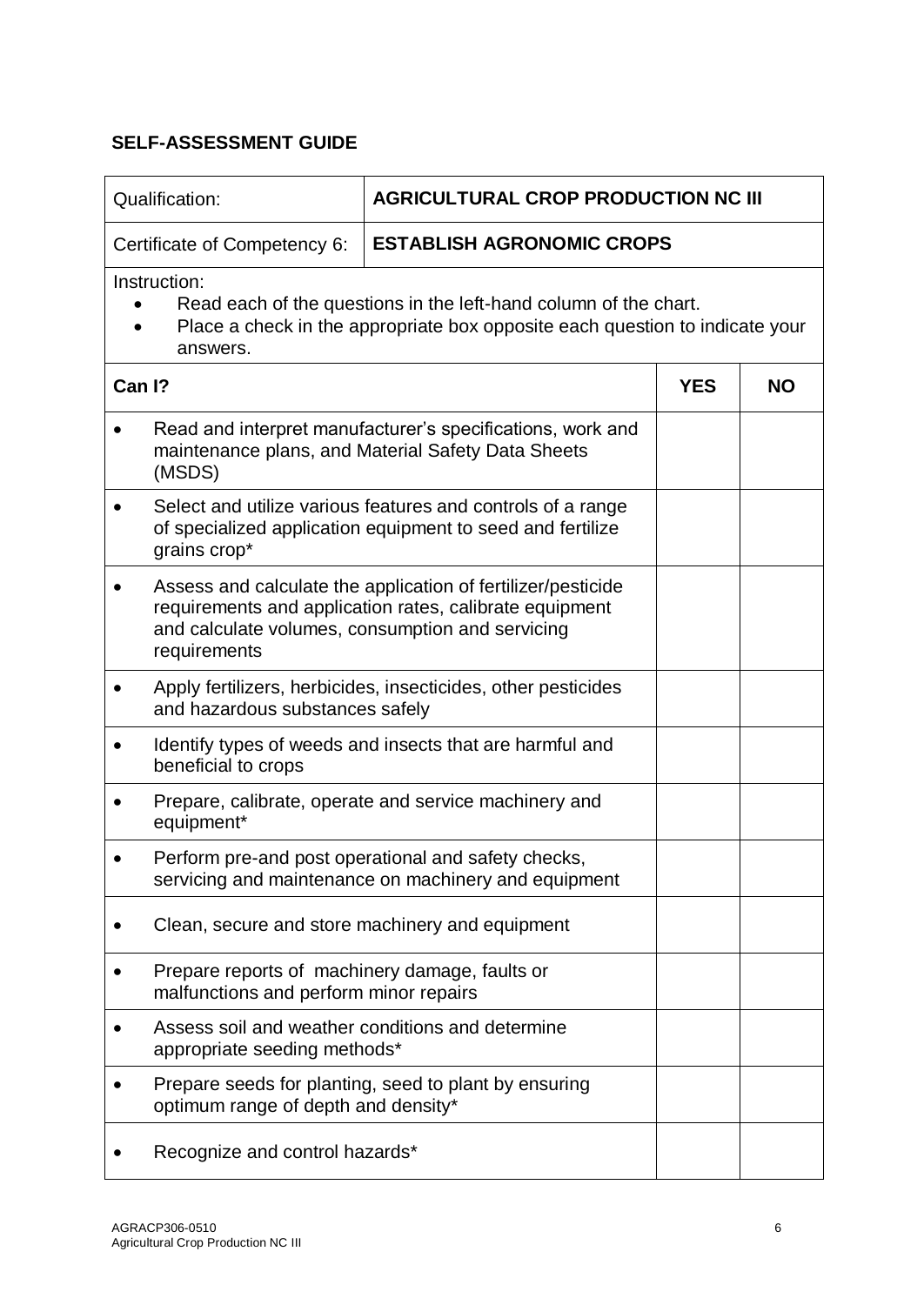|                                                                                                                                                                                                                                | Observe and follow relevant environmental practices,<br>provincial/municipal legislation, regulations and codes of<br>practice with regards to workplace/OHS and the use and<br>disposal of hazardous substances |  |  |
|--------------------------------------------------------------------------------------------------------------------------------------------------------------------------------------------------------------------------------|------------------------------------------------------------------------------------------------------------------------------------------------------------------------------------------------------------------|--|--|
|                                                                                                                                                                                                                                | Evaluate seeding operations and maintain records*                                                                                                                                                                |  |  |
|                                                                                                                                                                                                                                | Interpret and apply task instructions                                                                                                                                                                            |  |  |
|                                                                                                                                                                                                                                | Communicate with work teams and supervisor                                                                                                                                                                       |  |  |
| I agree to undertake assessment in the knowledge that information gathered will<br>only be used for professional development purposes and can only be accessed by<br>concerned assessment personnel and my manager/supervisor. |                                                                                                                                                                                                                  |  |  |
| <b>Candidate's Name:</b><br>Date:                                                                                                                                                                                              |                                                                                                                                                                                                                  |  |  |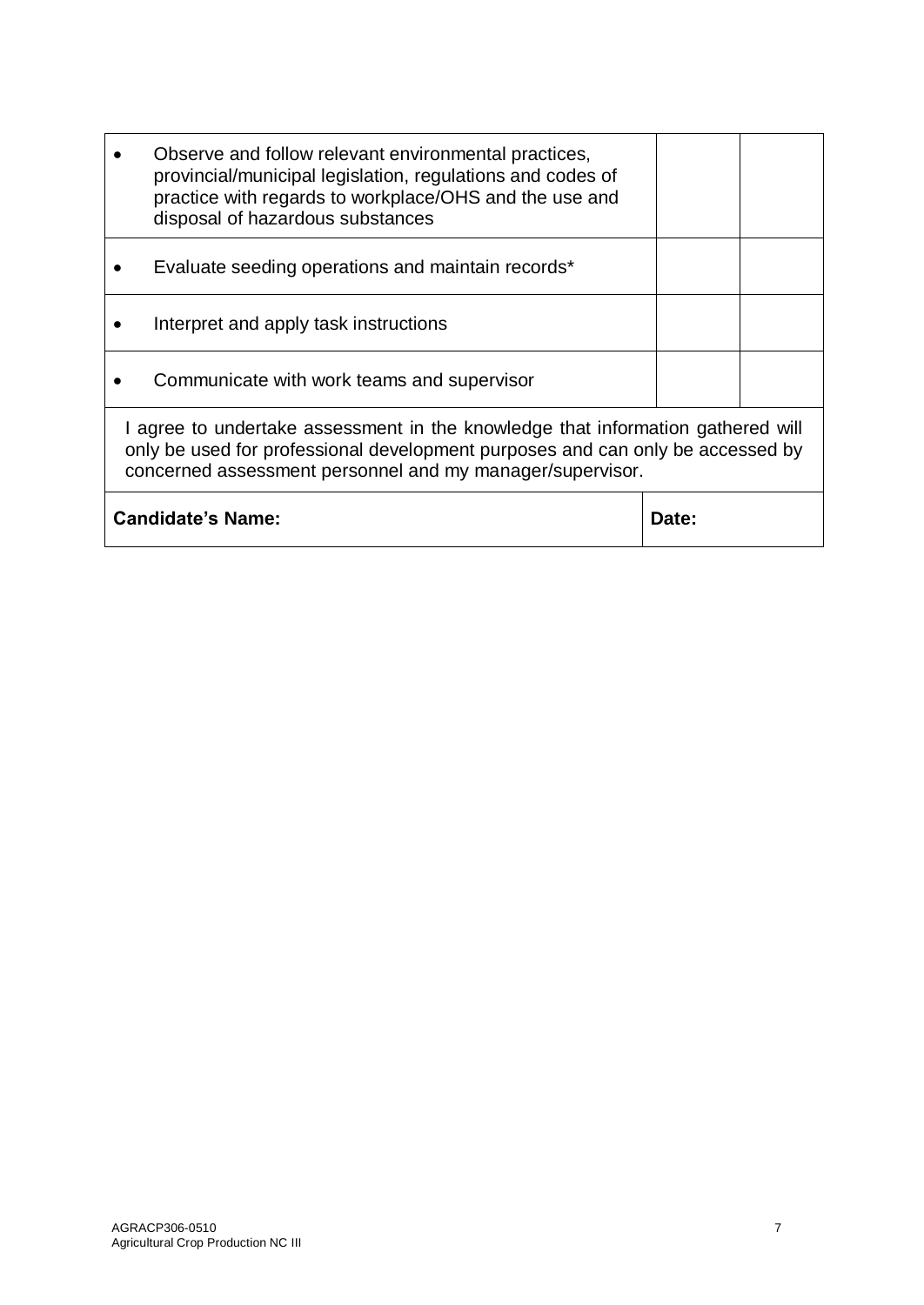| Qualification:                                                                                                                                                                                                                 | <b>AGRICULTURAL CROP PRODUCTION NC III</b>                                                                          |            |           |  |
|--------------------------------------------------------------------------------------------------------------------------------------------------------------------------------------------------------------------------------|---------------------------------------------------------------------------------------------------------------------|------------|-----------|--|
| Certificate of Competency 7:                                                                                                                                                                                                   | <b>UNDERTAKE AGRONOMIC CROPS</b><br><b>MAINTENANCE ACTIVITIES</b>                                                   |            |           |  |
| Instruction:<br>Read each of the questions in the left-hand column of the chart.<br>Place a check in the appropriate box opposite each question to indicate your<br>answers.                                                   |                                                                                                                     |            |           |  |
| Can I?                                                                                                                                                                                                                         |                                                                                                                     | <b>YES</b> | <b>NO</b> |  |
| (MSDS)                                                                                                                                                                                                                         | Read and interpret manufacturer's specifications, work and<br>maintenance plans, and Material Safety Data Sheets    |            |           |  |
| instructions                                                                                                                                                                                                                   | Observe and follow appropriate legislative requirements,<br>manufacturers instructions and organization procedures/ |            |           |  |
|                                                                                                                                                                                                                                | Identify health conditions of crops and potential pests                                                             |            |           |  |
| Identify moisture and hygiene requirements for agronomic<br>crops and equipment that comes into contact with the crop<br>Prepare, calibrate, operate and service machinery and                                                 |                                                                                                                     |            |           |  |
| equipment<br>Identify the types and uses of herbicides, insecticides and<br>other pesticides and alternative pest control methods (non-<br>chemical)                                                                           |                                                                                                                     |            |           |  |
| cycle of the crop*                                                                                                                                                                                                             | Apply fertilizers and other chemicals considering the growth                                                        |            |           |  |
| Apply water according to crop requirements                                                                                                                                                                                     |                                                                                                                     |            |           |  |
| Monitor the condition and growth rate of crops                                                                                                                                                                                 |                                                                                                                     |            |           |  |
|                                                                                                                                                                                                                                | Observe and prepare reports on health and growth of crops                                                           |            |           |  |
| $\bullet$<br>health and growth rate                                                                                                                                                                                            | Identify and prepare reports on the variations in crop's                                                            |            |           |  |
| Identify and apply basic knowledge in agronomy,<br>horticulture and plant pathology                                                                                                                                            |                                                                                                                     |            |           |  |
| I agree to undertake assessment in the knowledge that information gathered will<br>only be used for professional development purposes and can only be accessed by<br>concerned assessment personnel and my manager/supervisor. |                                                                                                                     |            |           |  |
| <b>Candidate's Name:</b><br>Date:                                                                                                                                                                                              |                                                                                                                     |            |           |  |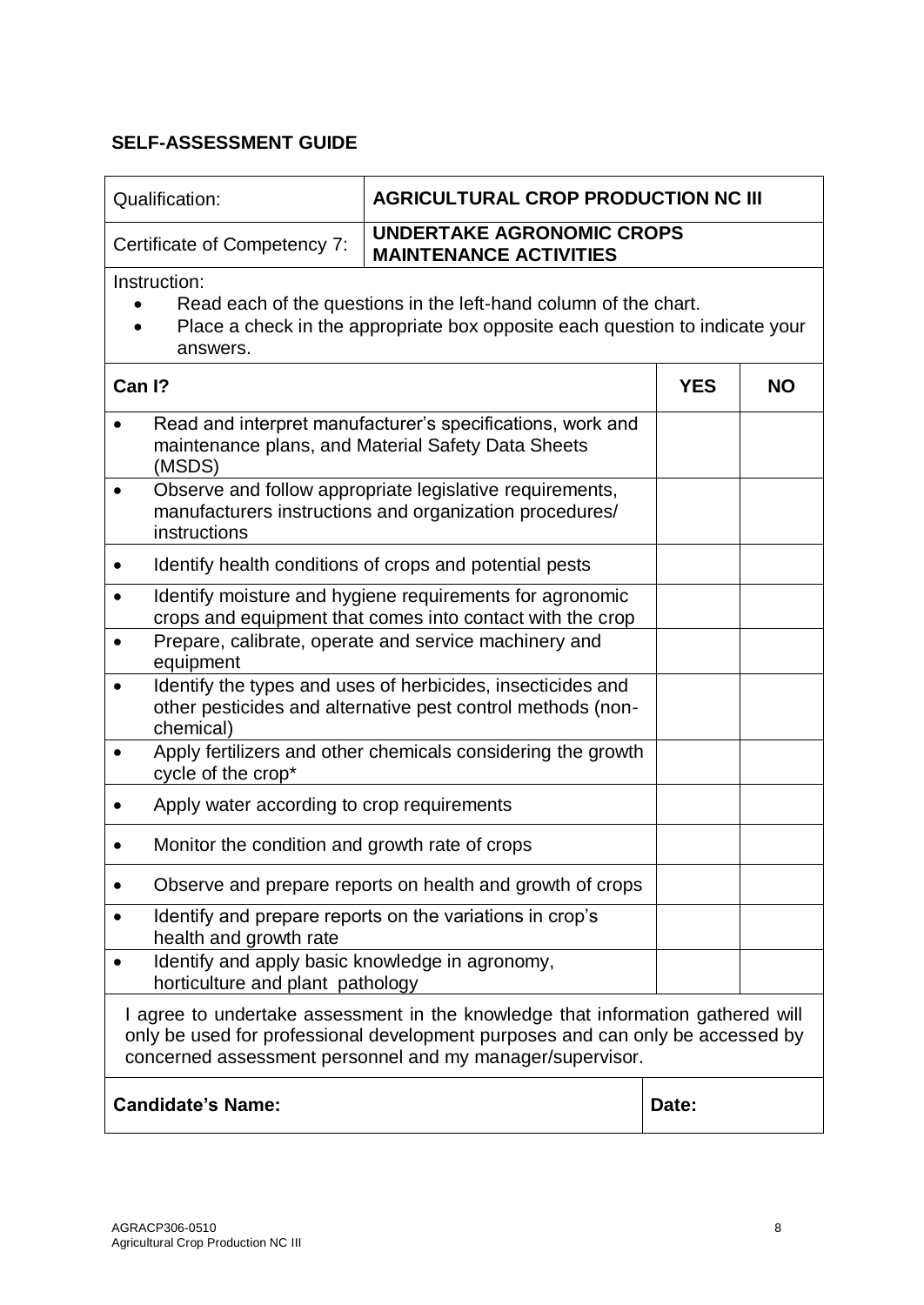| Qualification:                                                                                                                                                                                                                 | <b>AGRICULTURAL CROP PRODUCTION NC III</b>                                                                                                       |            |           |  |  |
|--------------------------------------------------------------------------------------------------------------------------------------------------------------------------------------------------------------------------------|--------------------------------------------------------------------------------------------------------------------------------------------------|------------|-----------|--|--|
| Certificate of Competency 8:                                                                                                                                                                                                   | UNDERTAKE AGRONOMIC CROPS HARVESTING<br><b>ACTIVITIES</b>                                                                                        |            |           |  |  |
| Instruction:<br>answers.                                                                                                                                                                                                       | Read each of the questions in the left-hand column of the chart.<br>Place a check in the appropriate box opposite each question to indicate your |            |           |  |  |
| Can I?                                                                                                                                                                                                                         |                                                                                                                                                  | <b>YES</b> | <b>NO</b> |  |  |
| (MSDS)                                                                                                                                                                                                                         | Read and interpret manufacturer's specifications, work and<br>maintenance plans, and Material Safety Data Sheets                                 |            |           |  |  |
| instructions                                                                                                                                                                                                                   | Observe and follow appropriate legislative requirements,<br>manufacturer's instructions and organization procedures/                             |            |           |  |  |
| $\bullet$<br>and equipment                                                                                                                                                                                                     | Observe and follow pre and post operational and safety<br>checks, servicing and maintenance procedures for tools                                 |            |           |  |  |
| $\bullet$<br>highest degree of hygiene and quality *                                                                                                                                                                           | Harvest crops safely and efficiently while maintaining the                                                                                       |            |           |  |  |
|                                                                                                                                                                                                                                | Identify pests and signs of pest infestation in the crop                                                                                         |            |           |  |  |
| Identify moisture and hygiene requirements for agronomic<br>crops and equipment that comes into contact with the crop                                                                                                          |                                                                                                                                                  |            |           |  |  |
| procedures                                                                                                                                                                                                                     | Observe and follow post-harvest handling and packaging                                                                                           |            |           |  |  |
| Utilize communication systems                                                                                                                                                                                                  |                                                                                                                                                  |            |           |  |  |
| Handle and maneuver harvesting equipment                                                                                                                                                                                       |                                                                                                                                                  |            |           |  |  |
| work team and supervisor; record and report faults,<br>workplace hazards and accidents                                                                                                                                         | Interpret and apply task instructions, communicate with                                                                                          |            |           |  |  |
| I agree to undertake assessment in the knowledge that information gathered will<br>only be used for professional development purposes and can only be accessed by<br>concerned assessment personnel and my manager/supervisor. |                                                                                                                                                  |            |           |  |  |
| <b>Candidate's Name:</b>                                                                                                                                                                                                       |                                                                                                                                                  | Date:      |           |  |  |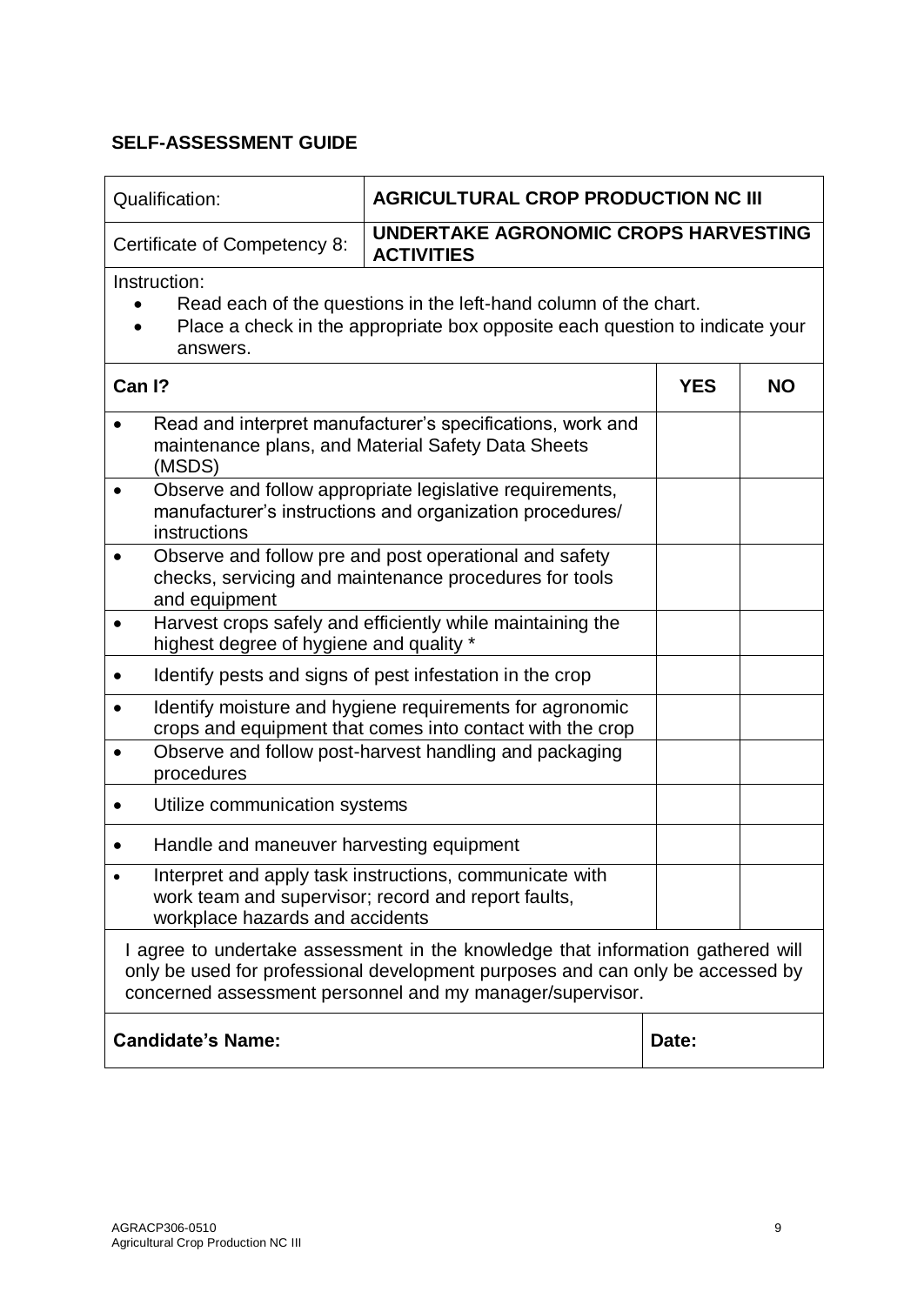| Qualification:<br><b>AGRICULTURAL CROP PRODUCTION NC III</b>                                                                                                                                                      |                                                                                                                     |  |  |  |  |
|-------------------------------------------------------------------------------------------------------------------------------------------------------------------------------------------------------------------|---------------------------------------------------------------------------------------------------------------------|--|--|--|--|
| Certificate of Competency 9:                                                                                                                                                                                      | SAVE, PREPARE AND STORE AGRICULTURAL<br><b>SEED</b>                                                                 |  |  |  |  |
| Instruction:<br>Read each of the questions in the left-hand column of the chart.<br>Place a check in the appropriate box opposite each question to indicate your<br>answers.                                      |                                                                                                                     |  |  |  |  |
| Can I?                                                                                                                                                                                                            | <b>YES</b><br><b>NO</b>                                                                                             |  |  |  |  |
| ensure successful crop the succeeding year*                                                                                                                                                                       | Save, prepare, and store seed in a hygienic environment to                                                          |  |  |  |  |
| ٠                                                                                                                                                                                                                 | Identify the varieties, treatments, cleaning measures and<br>storage techniques and requirements for seed and grain |  |  |  |  |
| within the organization                                                                                                                                                                                           | Determine the inoculation treatment and dressings used                                                              |  |  |  |  |
|                                                                                                                                                                                                                   | Observe and follow environmental controls and codes of<br>practice applicable to the enterprise                     |  |  |  |  |
| Observe and follow relevant legislation and regulations<br>$\bullet$<br>relating to OHS; contractor engagement, chemical use and<br>application; vehicle and plant use; and the use, handling<br>and sale of seed |                                                                                                                     |  |  |  |  |
| operations                                                                                                                                                                                                        | Observe and follow sound management practices and<br>processes to minimize noise, odors and debris from sowing      |  |  |  |  |
| Select appropriate seed test                                                                                                                                                                                      |                                                                                                                     |  |  |  |  |
| Apply pre and post harvest treatment for seed                                                                                                                                                                     |                                                                                                                     |  |  |  |  |
| Identify varieties from growth patterns                                                                                                                                                                           |                                                                                                                     |  |  |  |  |
| Identify weed seeds and contaminants                                                                                                                                                                              |                                                                                                                     |  |  |  |  |
|                                                                                                                                                                                                                   | Identify pests in stored grain and initiate control measures                                                        |  |  |  |  |
| storage and chemicals                                                                                                                                                                                             | Calculate volumes, capacities, areas, ratios for seed,                                                              |  |  |  |  |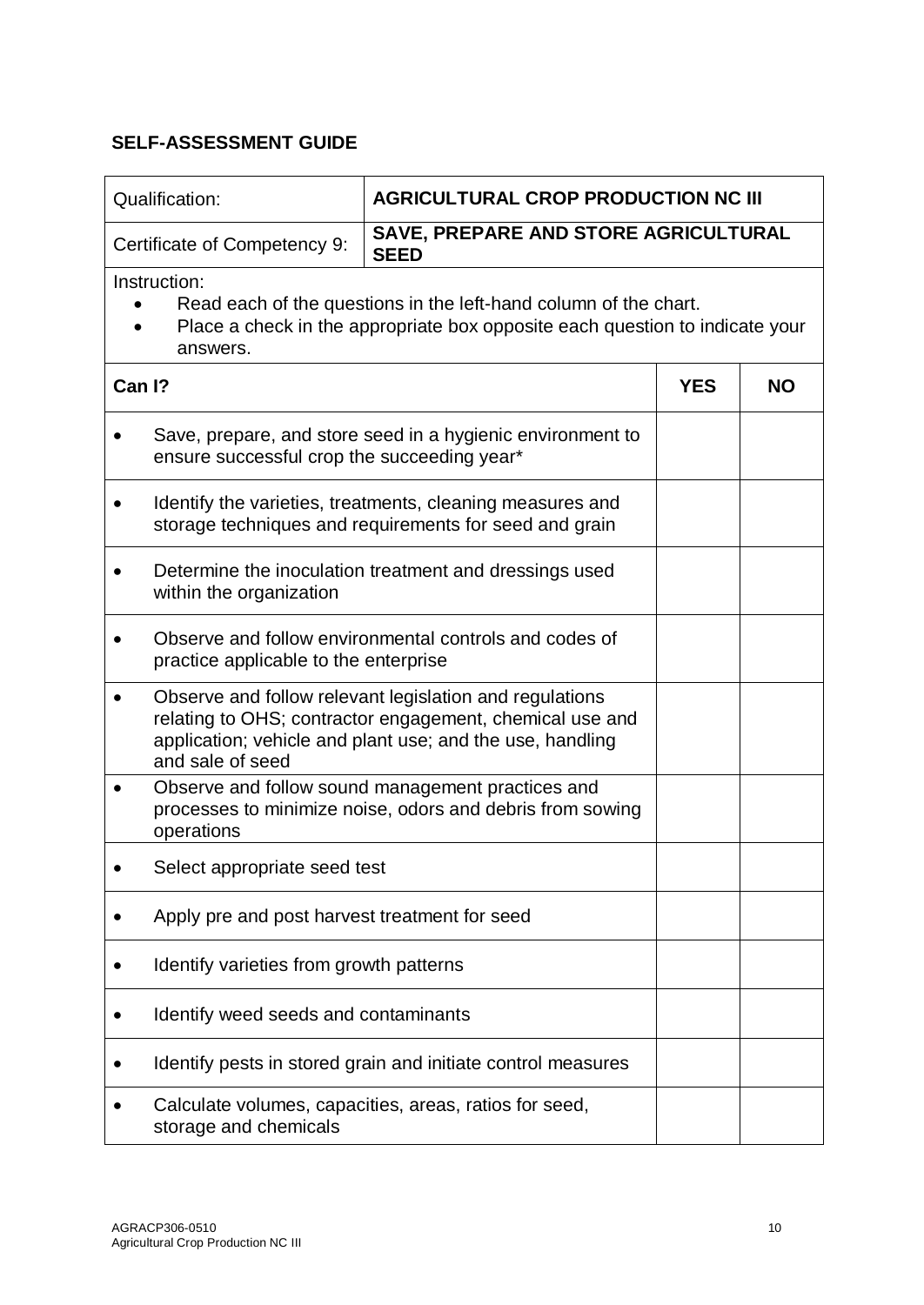|                                                                                                                                                                                                                                | Maintain an update records relating to test results,<br>provenance, varieties, pest control measures and other<br>relevant information about the seed |       |  |  |
|--------------------------------------------------------------------------------------------------------------------------------------------------------------------------------------------------------------------------------|-------------------------------------------------------------------------------------------------------------------------------------------------------|-------|--|--|
|                                                                                                                                                                                                                                | Observe, identify and respond appropriately to<br>environmental implications and OHS hazards                                                          |       |  |  |
| I agree to undertake assessment in the knowledge that information gathered will<br>only be used for professional development purposes and can only be accessed by<br>concerned assessment personnel and my manager/supervisor. |                                                                                                                                                       |       |  |  |
| <b>Candidate's Name:</b>                                                                                                                                                                                                       |                                                                                                                                                       | Date: |  |  |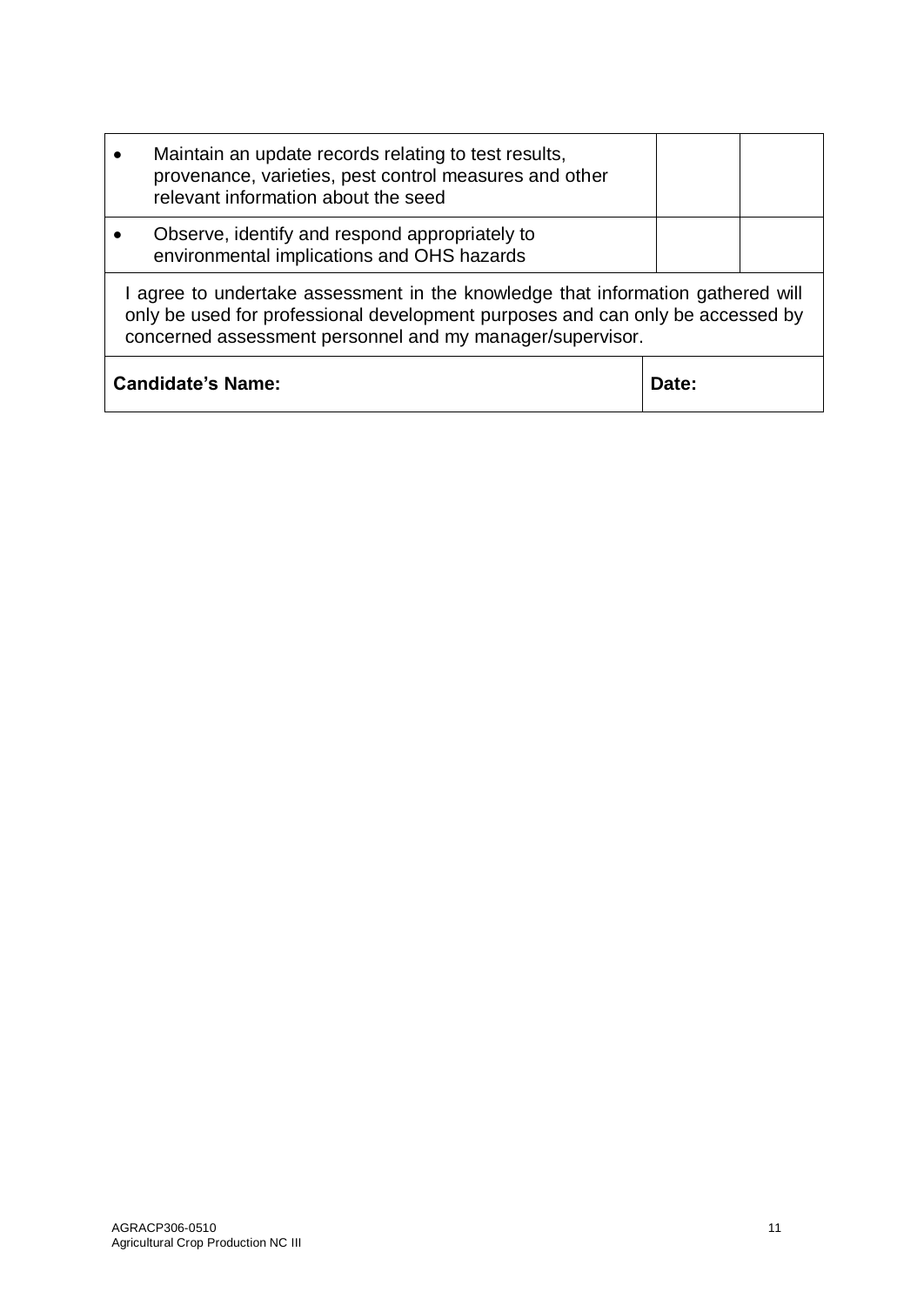| Qualification:                                                                                                                                                               | <b>AGRICULTURAL CROP PRODUCTION NC III</b>                                                                                                                                        |            |           |  |
|------------------------------------------------------------------------------------------------------------------------------------------------------------------------------|-----------------------------------------------------------------------------------------------------------------------------------------------------------------------------------|------------|-----------|--|
| Certificate of Competency 10:                                                                                                                                                | <b>IMPLEMENT VERTEBRATE PEST CONTROL</b><br><b>PROGRAM</b>                                                                                                                        |            |           |  |
| Instruction:<br>Read each of the questions in the left-hand column of the chart.<br>Place a check in the appropriate box opposite each question to indicate your<br>answers. |                                                                                                                                                                                   |            |           |  |
| Can I?                                                                                                                                                                       |                                                                                                                                                                                   | <b>YES</b> | <b>NO</b> |  |
| $\bullet$<br>control vertebrate pests*                                                                                                                                       | Use control agents safely and apply appropriate methods to                                                                                                                        |            |           |  |
| Use and handle hazardous substances safely*                                                                                                                                  |                                                                                                                                                                                   |            |           |  |
| $\bullet$<br>inspections to assess infestations*                                                                                                                             | Identify species and nature of vertebrate pest and carry out                                                                                                                      |            |           |  |
| Dispose carcasses according to established industry<br>$\bullet$<br>standard*                                                                                                |                                                                                                                                                                                   |            |           |  |
| Observe and follow legislative and industry requirements for<br>$\bullet$<br>the disposal of vertebrate pests and control agents                                             |                                                                                                                                                                                   |            |           |  |
| select and apply appropriate control methods and<br>techniques                                                                                                               |                                                                                                                                                                                   |            |           |  |
| Observe and follow safety signage                                                                                                                                            |                                                                                                                                                                                   |            |           |  |
| Manage sustainable livestock supplies                                                                                                                                        |                                                                                                                                                                                   |            |           |  |
| flora and fauna                                                                                                                                                              | Observe and follow relevant environmental guidelines<br>including protection of native vegetation giving particular<br>attention to potential soil degradation and destruction of |            |           |  |
| $\bullet$<br>and regulations                                                                                                                                                 | Observe and follow relevant provisions of OHS legislation                                                                                                                         |            |           |  |
| Select and use agricultural chemicals safely                                                                                                                                 |                                                                                                                                                                                   |            |           |  |
| verbal and written                                                                                                                                                           | Communicate with farm personnel and suppliers both                                                                                                                                |            |           |  |
| signage or decals                                                                                                                                                            | Read and interpret chemical labels, MSDS and safety                                                                                                                               |            |           |  |